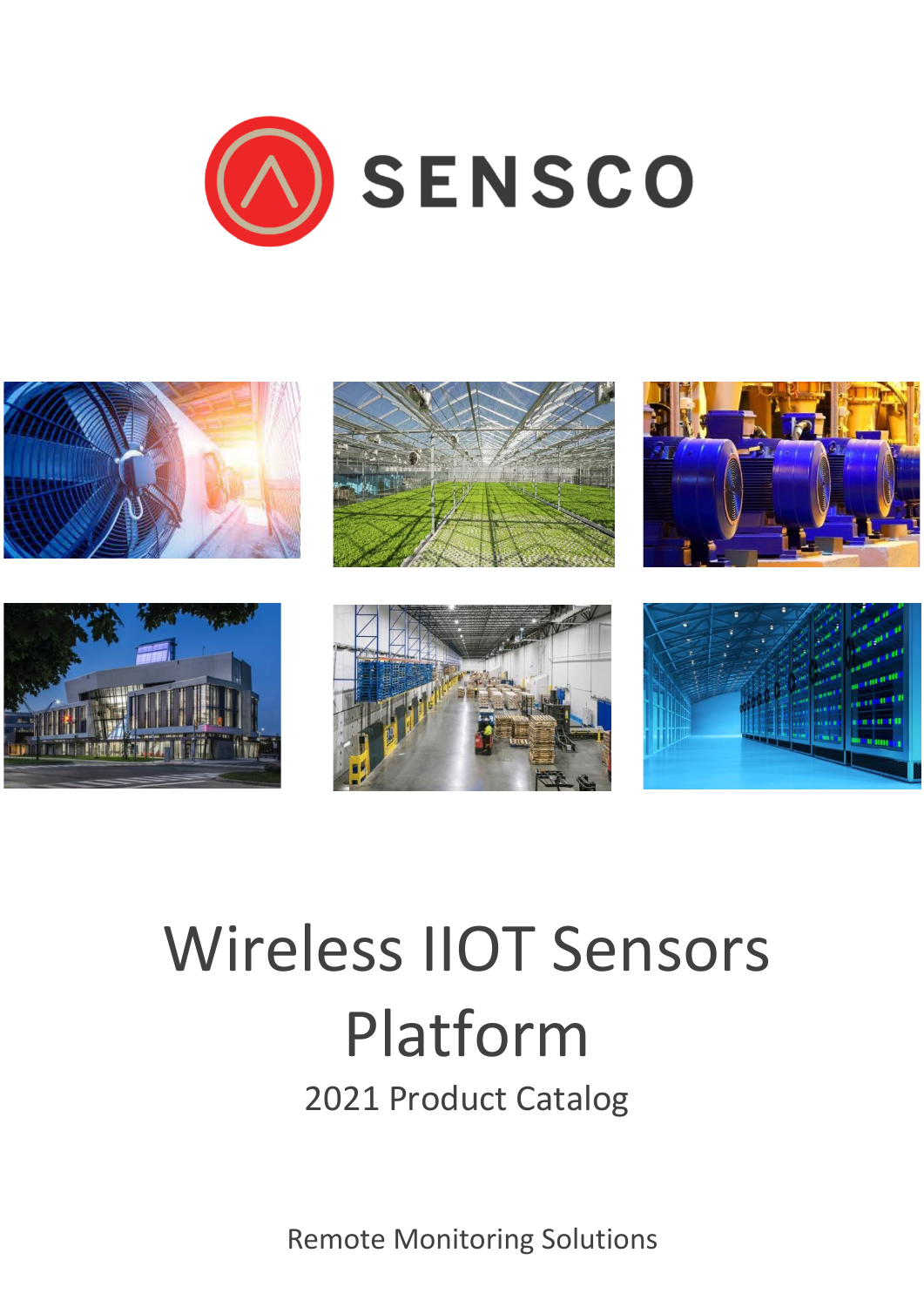# **About SENSCC**



#### Who We Are

We are a leading industrial supplies company and now launching state-of-the art wireless sensor based remote monitoring solutions for a wide range of industries

 $((\mathbf{G})$ **What We Offer** 

An unlimited portfolio of wireless sensors that efficiently monitor the environment & your machines and provide alerts for any deviation via our platform available both for PC and mobile



Instant data and notifications, emails and SMS that will reduce time, cost of business operations, preventing potential damage to production, inventory and infrastructure

SENSCO carries years of experience in various sensing technologies and is now leveraging them to bring wireless sensor products to provide remote monitoring solutions to businesses of all kinds. SENSCO belongs to Cobalt Industrial which has its strong base in Calgary, Canada and have been providing industrial supplies to vital industries across Alberta.

Our portfolio covers wide range of sensors from temperature to vibration, humidity, gas detection, water leakage, current (AC and DC) meters, light intensity detection and many more to meet the demands from all fields of industries.

We are on a mission to bring innovative solutions to the market and our wireless remote monitoring sensors is just the beginning.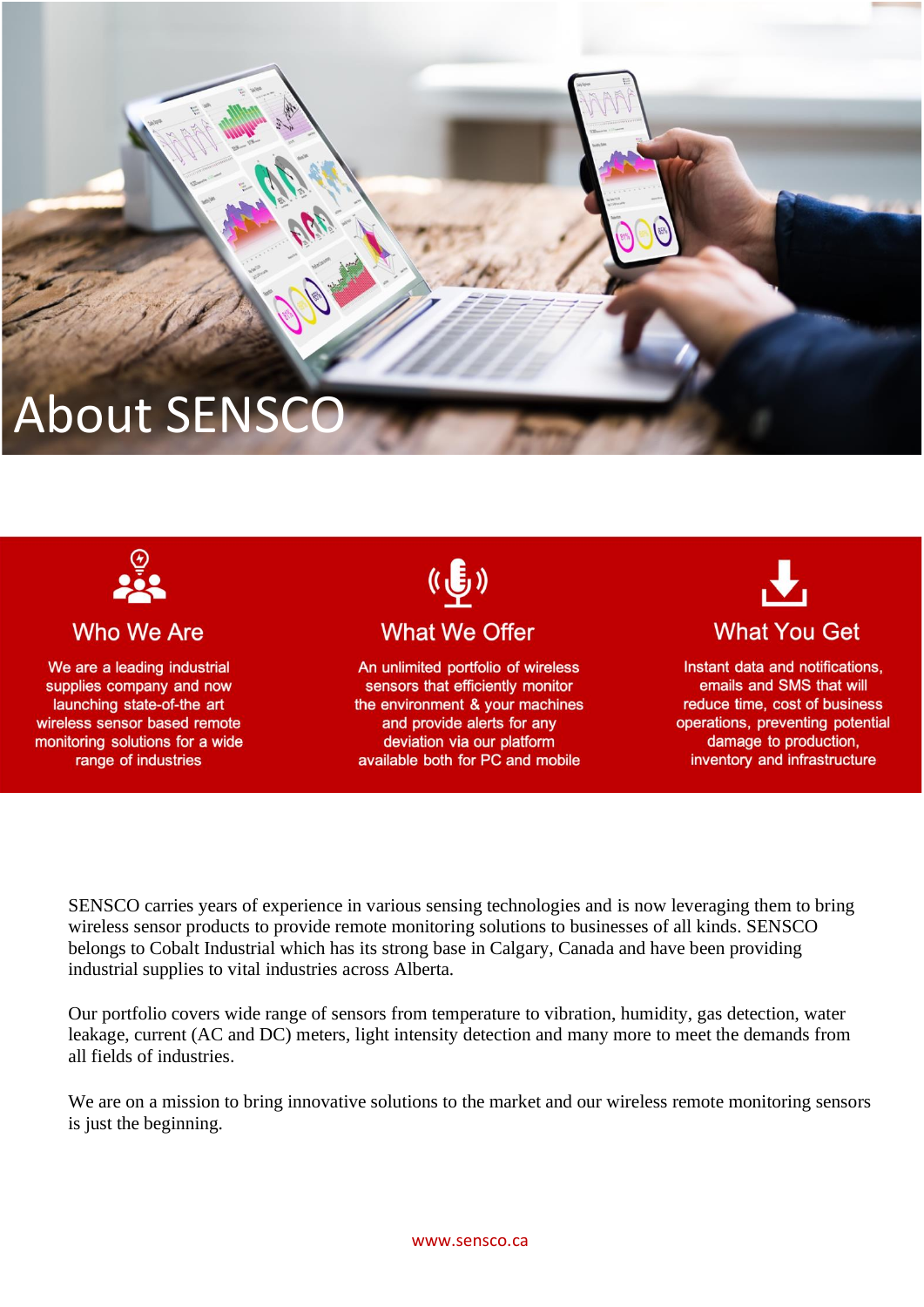#### **Table of Contents**

<span id="page-2-0"></span>

| <b>GAS DETECTION SENSORS</b> | . 6 |
|------------------------------|-----|
|                              |     |
|                              |     |
|                              |     |
|                              |     |
|                              |     |
|                              |     |
|                              |     |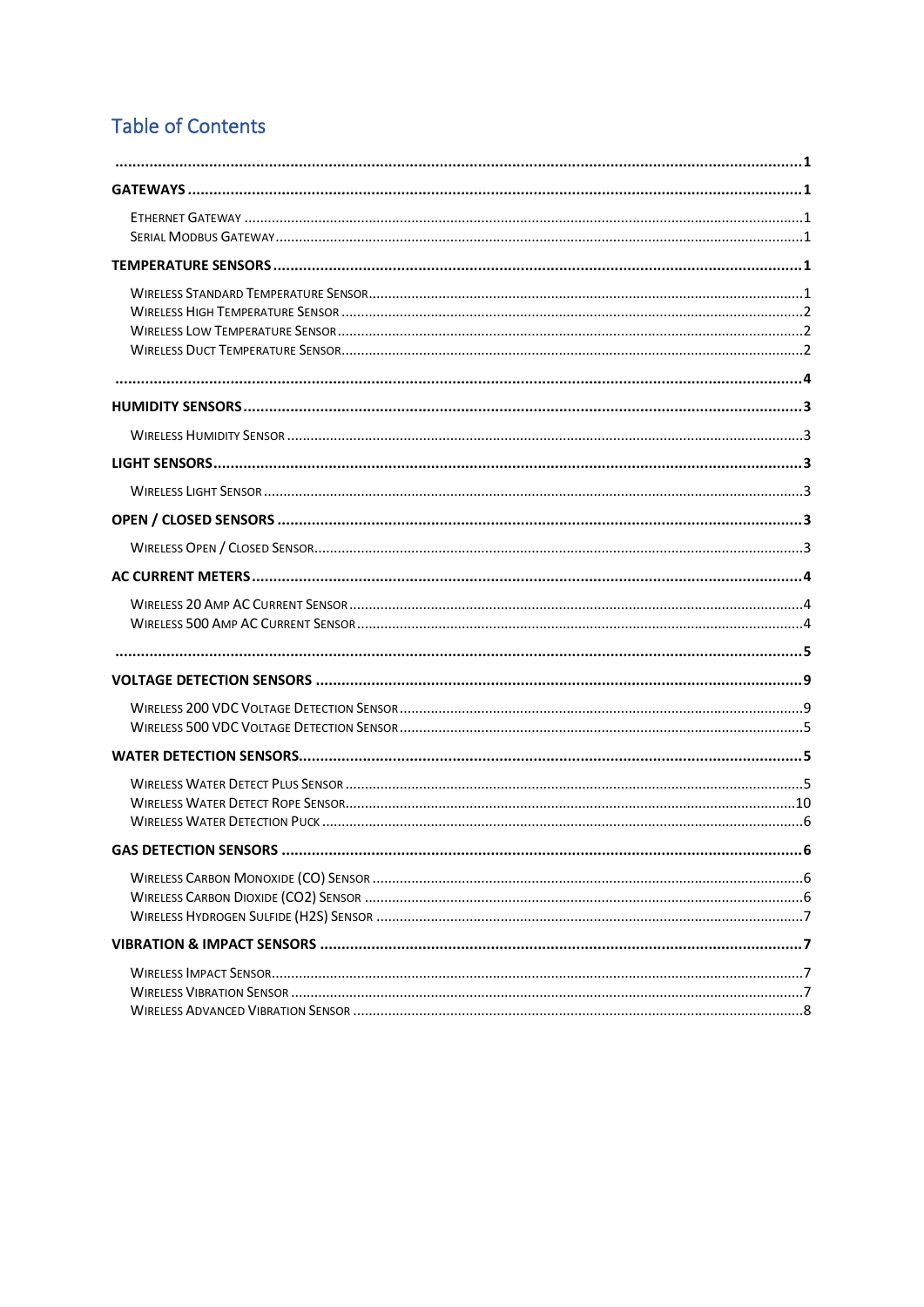

## <span id="page-3-0"></span>Gateways

#### <span id="page-3-1"></span>Ethernet Gateway

Simply provide power to the gateway and connect it to a router (for connection to the internet) through Ethernet cable. Up to 50 sensors can be connected to the gateway. It will automatically connect with our online servers.

It operates with 900MHz and offers a range of 1,200+ feet.



Housing Part Number Commercial SCG2-EGW

#### <span id="page-3-2"></span>Serial Modbus Gateway

This device allows you to connect up to 50 wireless sensing devices, per gateway, to your existing serial MODBUS RS-232C and RS-485 sensing and control infrastructures. Modbus interface allows the sensors to be used in majority of industrial applications.

Availability Coming Soon

# <span id="page-3-3"></span>Temperature Sensors

#### <span id="page-3-4"></span>Wireless Standard Temperature Sensor

The Wireless Temperature Sensor uses a type NTC thermistor to measure temperature. The sensor outputs the ambient temperature in Celsius or Fahrenheit. The sensor is accurate to  $+ 1\degree C + 1.8\degree F$ .

| <b>Housing</b> | <b>Part Number</b> |
|----------------|--------------------|
| Industrial     | SCS2-IN-TS-ST      |
| Commercial     | SCS2-W-TS-ST       |



**SENSCO**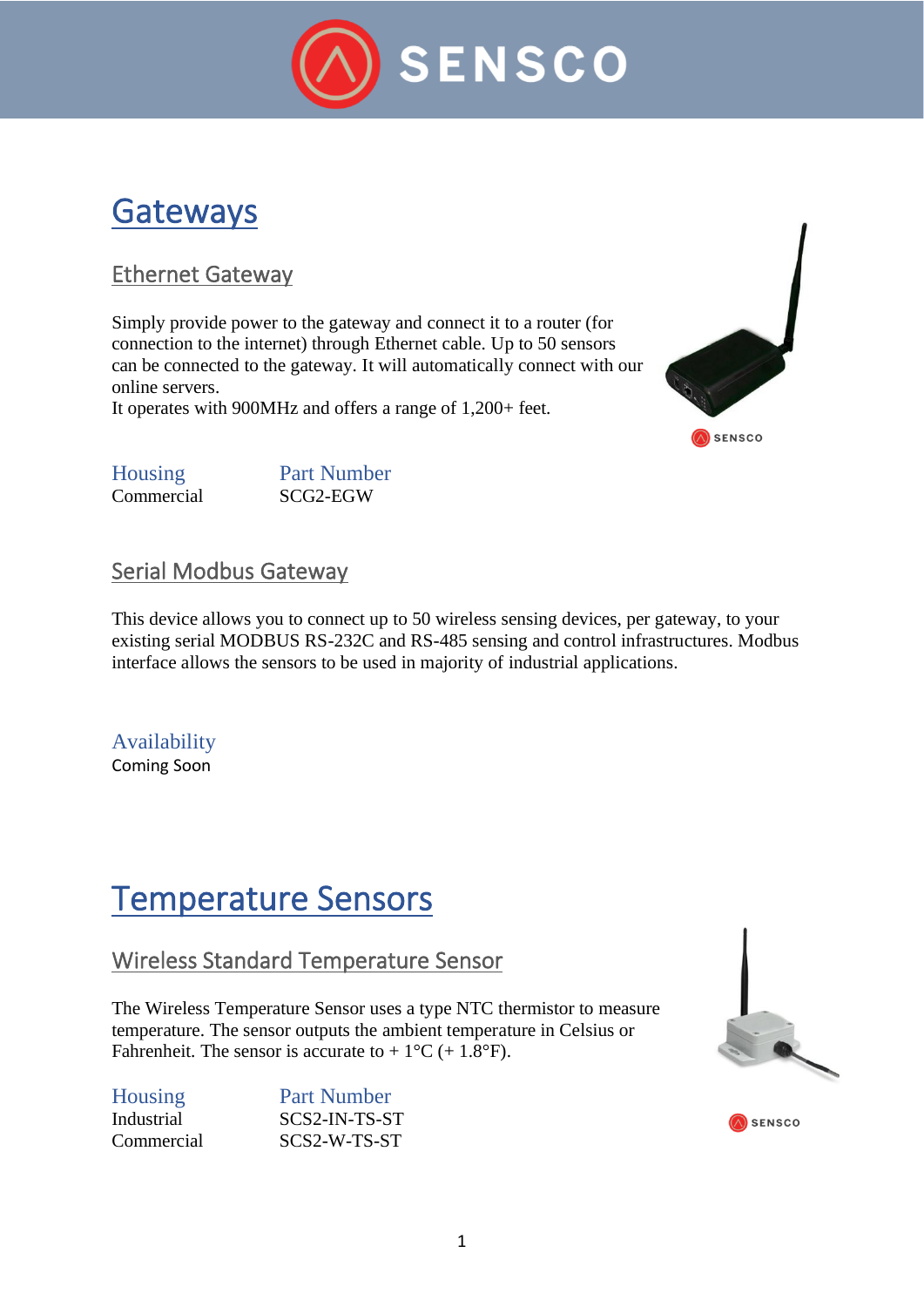

#### <span id="page-4-0"></span>Wireless High Temperature Sensor

The Wireless High Temperature Sensor uses an RTD to accurately measure temperatures from -50°C to +370°C. This sensor is perfect for high temperature critical applications such as ovens, heaters, furnaces and boilers.

Housing Part Number Industrial SCS2-IN-TS-HT-L03 Commercial SCS2-W-TS-HT-L03



#### <span id="page-4-1"></span>Wireless Low Temperature Sensor

The Wireless Low Temperature Sensor uses an RTD to accurately measure temperatures from -200°C to +162°C. This solution is recommended for medical grade coolers that cool at temperature colder than -40°C as well as standard freezers and refrigerators.

| <b>Housing</b> | <b>Part Number</b> |
|----------------|--------------------|
| Industrial     | SCS2-IN-TS-LT-L03  |
| Commercial     | $SCS2-W-TS-LT-L03$ |



#### <span id="page-4-2"></span>Wireless Duct Temperature Sensor

These sensors are meant for duct monitoring. Each duct temperature sensor features a probe with temperature range of  $-40^{\circ}$ C to  $+150^{\circ}$ C and an NTC type thermistor with UL listed plenum cable for superior accuracy.

| <b>Housing</b> | <b>Part Number</b> |
|----------------|--------------------|
| Industrial     | SCS2-IN-TS-DT-L08  |
| Commercial     | SCS2-W-TS-DT-L08   |

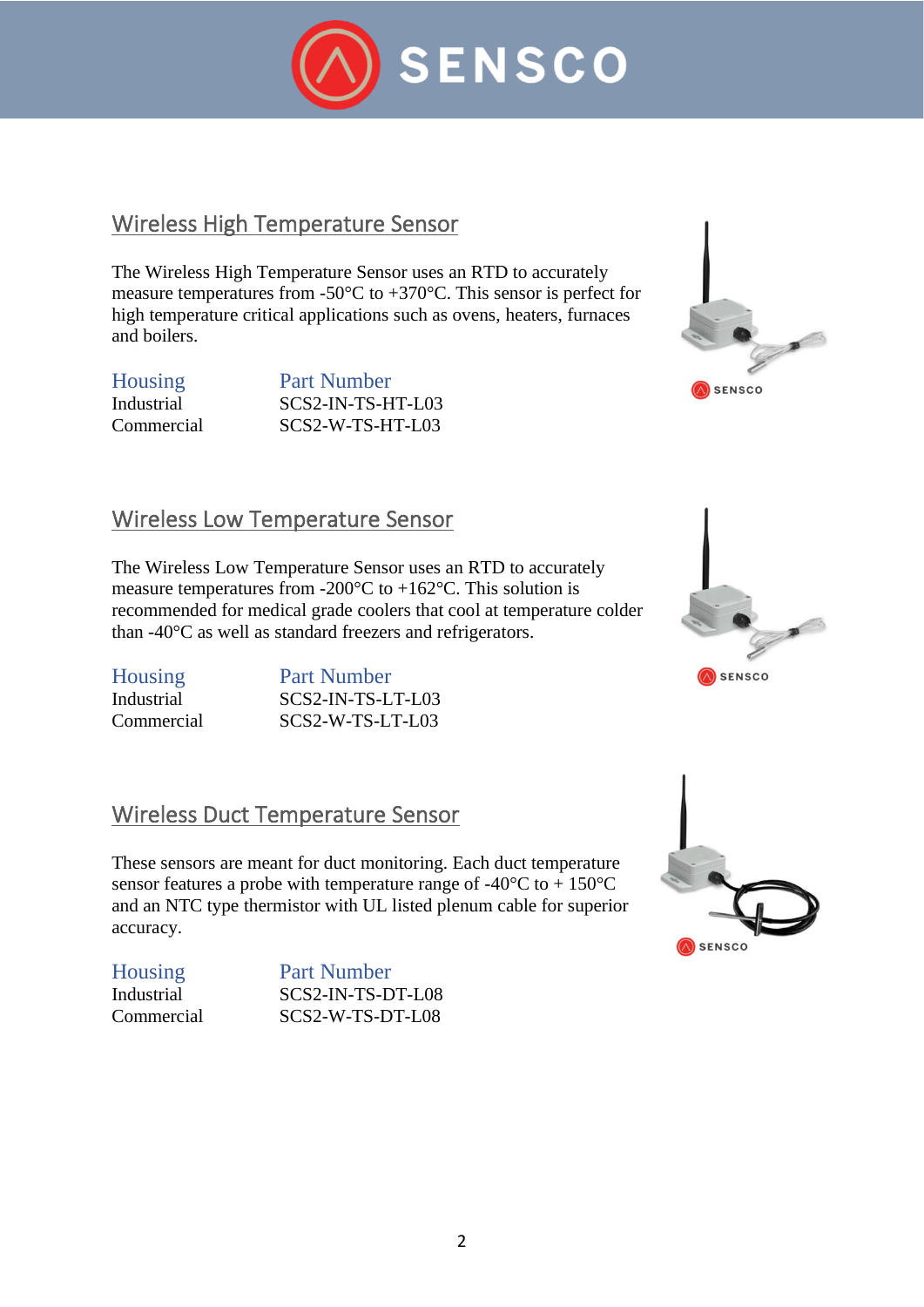

# <span id="page-5-0"></span>Humidity Sensors

#### <span id="page-5-1"></span>Wireless Humidity Sensor

These sensors allow you to monitor the relative humidity of the air within a room or enclosure. This solution is ideal for monitoring humidity within greenhouses, industrial spaces, museums, saunas and humidors. They can also be used for residential applications such as controlling mold, mildew or dust mites.



| <b>Housing</b> | <b>Part Number</b> |
|----------------|--------------------|
| Industrial     | SCS2-IN-HU         |
| Commercial     | SCS2-W-HU          |

# <span id="page-5-2"></span>Light Sensors

#### <span id="page-5-3"></span>Wireless Light Sensor

These sensors enjoy a broad customer base because they help protect light-sensitive materials, enhance crop yields and play vital role in some security applications.

| <b>Housing</b> | <b>Part Number</b> |
|----------------|--------------------|
| Industrial     | SCS2-IN-LIS        |
| Commercial     | SCS2-W-LIS         |

# <span id="page-5-4"></span>Open / Closed Sensors

#### <span id="page-5-5"></span>Wireless Open / Closed Sensor

These sensors provide information on the status of doors, windows, cabinets, etc. Know if a building or area is being accessed when it should not be or if a door or window has been left open.

| <b>Housing</b> | <b>Part Number</b> |
|----------------|--------------------|
| Industrial     | SCS2-IN-OC-ST      |
| Commercial     | SCS2-W-OC-ST       |

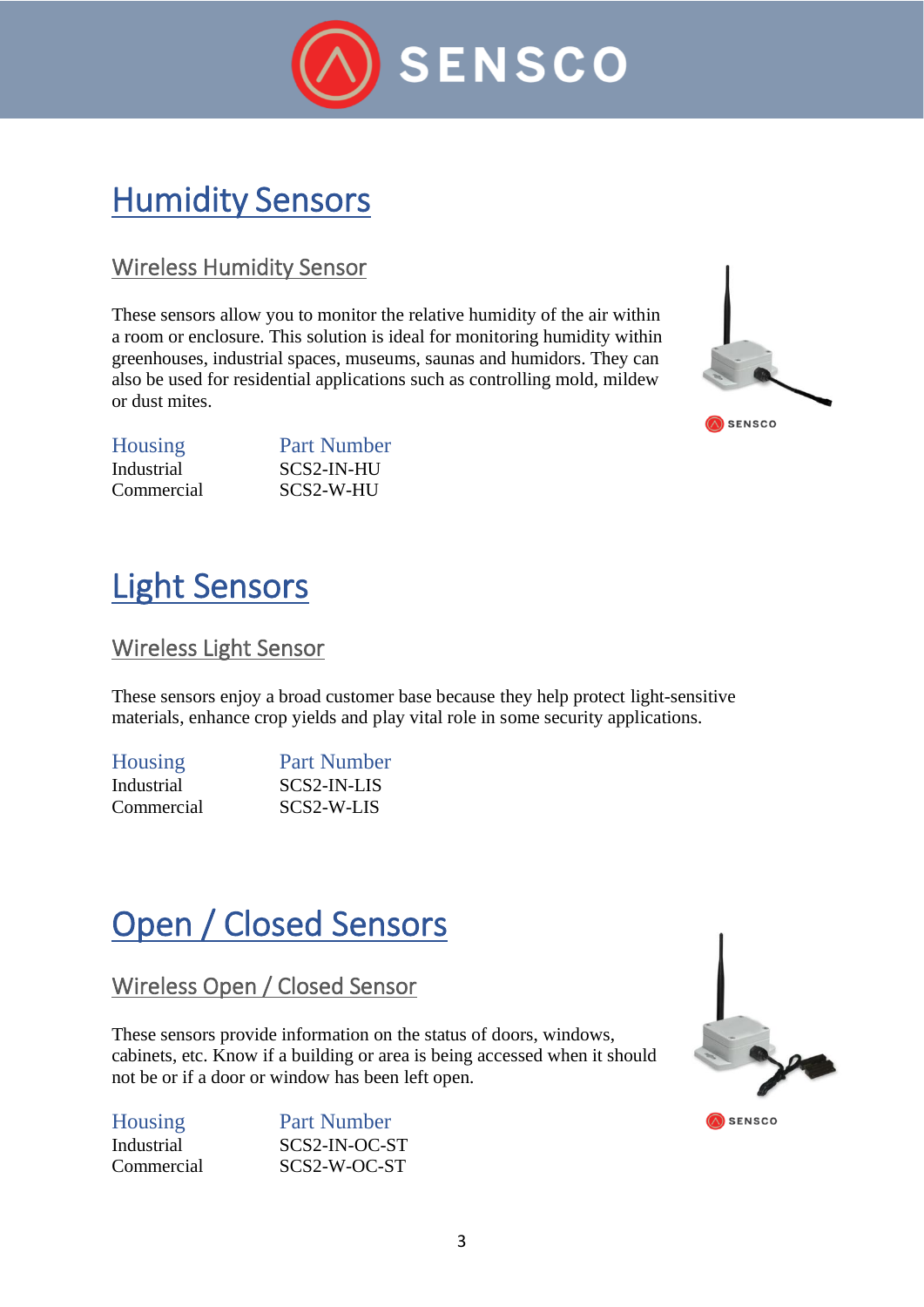

# <span id="page-6-1"></span><span id="page-6-0"></span>AC Current Meters

#### <span id="page-6-2"></span>Wireless 20 Amp AC Current Sensor

This low power, 20 Amp AC Current Meter remotely audits power consumption. The electric power draw of servers, vending machines or workout machines can all be monitored using this current transducer.



Housing Part Number Industrial SCS2-IN-CM-020 Commercial SCS2-W-CM-020

#### <span id="page-6-3"></span>Wireless 500 Amp AC Current Sensor

A one-phase high power 500 Amp AC Current Sensor is ideal for measuring commercial generators' power consumption, heavy duty industrial equipment or main breakers in industrial and commercial breaker panels.

Housing Part Number Industrial SCS2-IN-CM-500 Commercial SCS2-W-CM-500



# Voltage Detection Sensors

#### Wireless 200 VDC Voltage Detection Sensor

This wireless 200 VDC Voltage Sensor monitors the On/Off status of equipment, machines or battery levels. Track power sources up to 200 VDC for industrial vehicles, ATVs, adapters, PV solar equipment and more.

| <b>Housing</b> | <b>Part Number</b> |
|----------------|--------------------|
| Industrial     | $SCS2-IN-VD-200$   |
| Commercial     | $SCS2-W-VD-200$    |

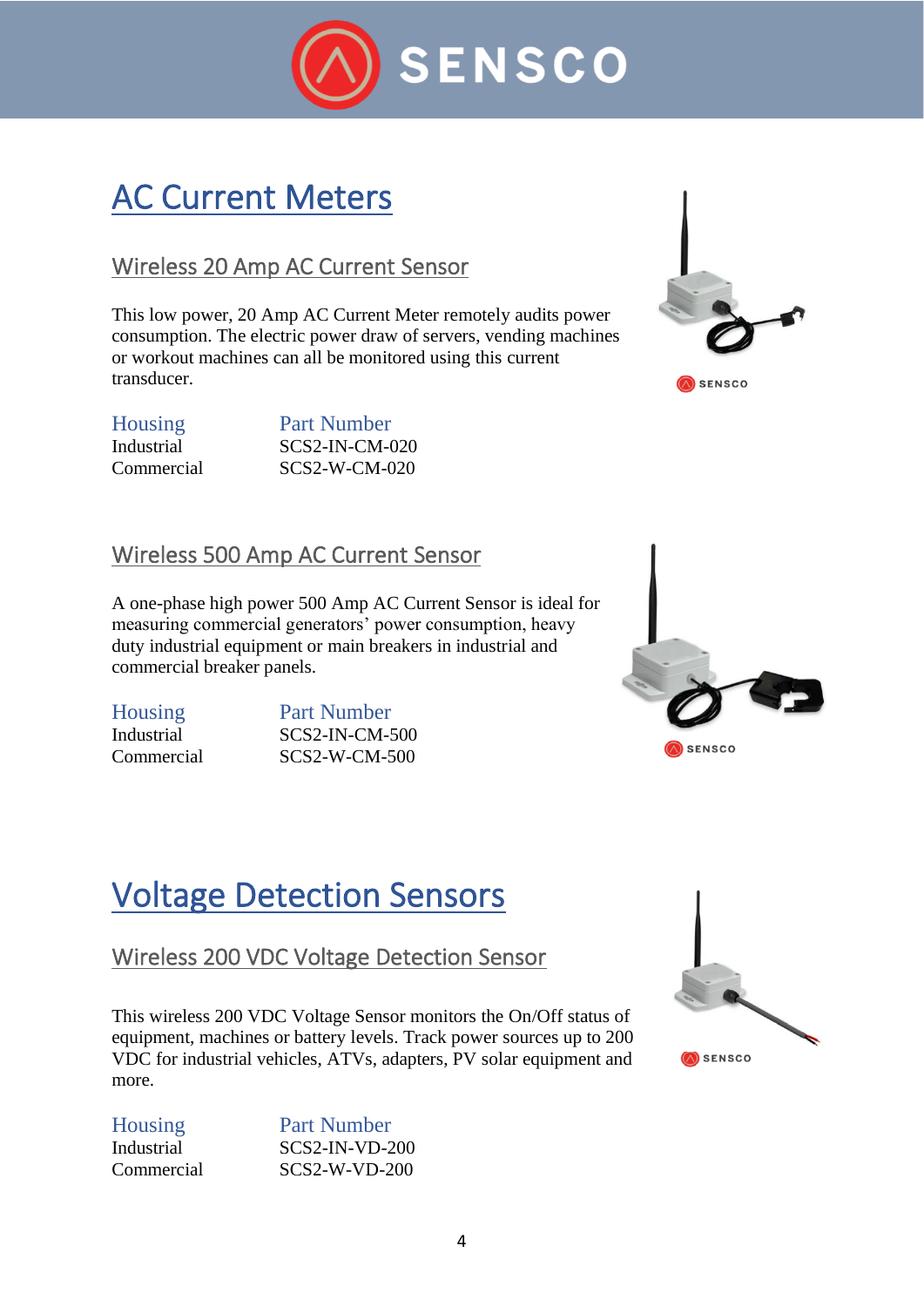

#### <span id="page-7-1"></span><span id="page-7-0"></span>Wireless 500 VDC Voltage Detection Sensor

Wirelessly monitor voltage for critical equipment and systems up to 500 VDC. Keep an eye on sprinkler systems, HVAC, power couplings and sump pumps. Know about electrical faults and act quickly to keep business moving.

Housing Part Number Industrial SCS2-IN-VD-500-AC Commercial SCS2-W-VD-500-AC



**SENSCO** 

# <span id="page-7-2"></span>Water Detection Sensors

#### <span id="page-7-3"></span>Wireless Water Detect Plus Sensor

The Wireless Water Detect Plus Sensor employs a wall or surface mountable probe at the end of a 3' lead to detect water's presence (or absence). The probe is often used in sanitation or process applications to detect levels in reservoirs or vats of non-combustible liquids.

Housing Part Number Industrial SCS2-IN-WD-WP-L03 Commercial SCS2-W-WD-WP-L03



#### Wireless Water Detect Rope Sensor

The Wireless Water Rope Sensor detects the presence of water anywhere along the surface of the rope. The sensor comes with 10 feet of water rope. Additional 10 ft. sections are available and can be connected up to 100 feet.

| <b>Housing</b> | <b>Part Number</b> |
|----------------|--------------------|
| Industrial     | SCS2-IN-WD-WR      |
| Commercial     | SCS2-W-WD-WR       |

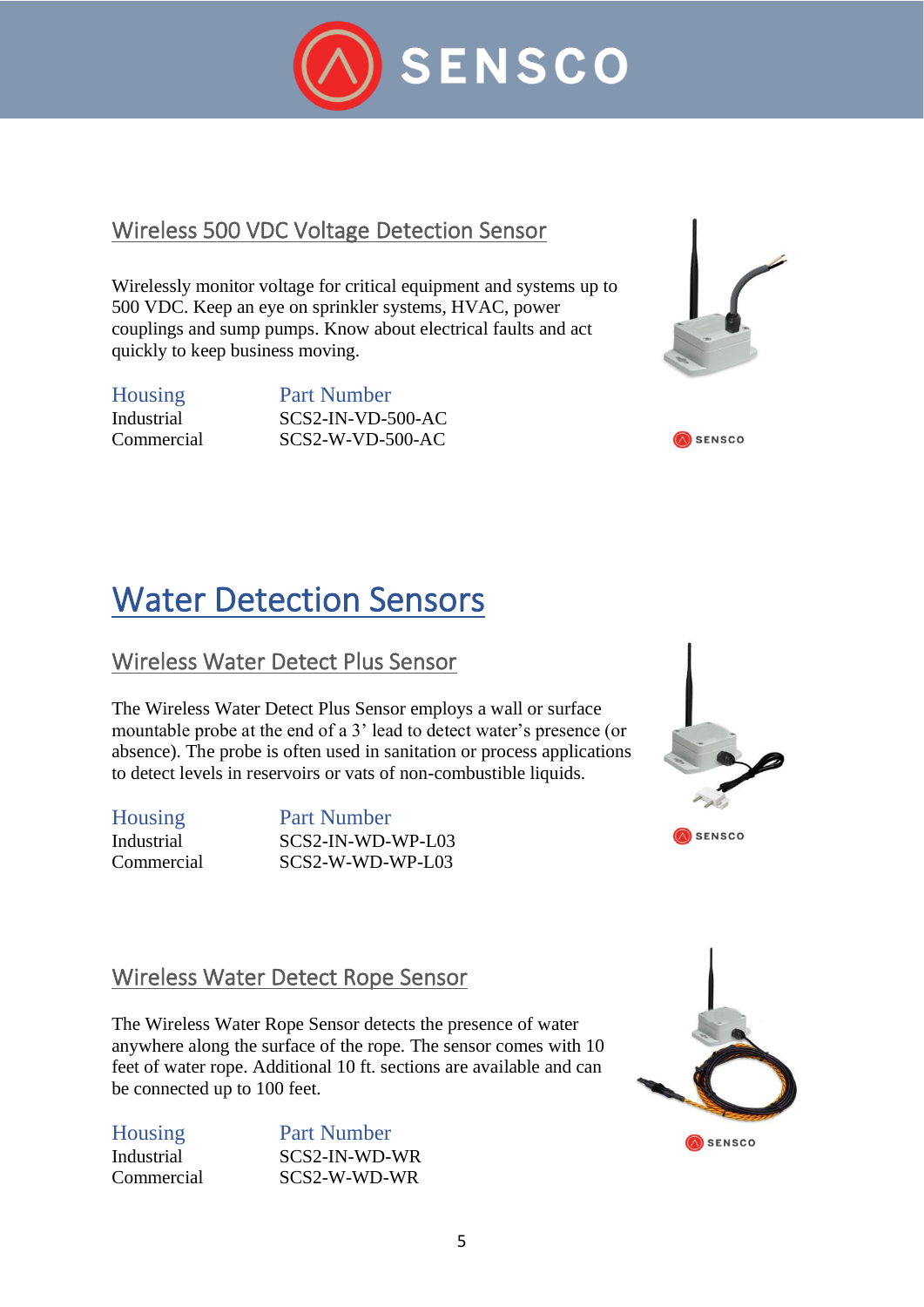

#### <span id="page-8-0"></span>Wireless Water Detection Puck

Housed in a vulcanized hockey puck, this submersible sensor detects water's presence or absence. Drop this sensor nearly anywhere to monitor for leaks / spills.

Housing Part Number Commercial SCS2-W-P-WD



# <span id="page-8-1"></span>Gas Detection Sensors

<span id="page-8-2"></span>Wireless Carbon Monoxide (CO) Sensor

This unique battery-powered sensor monitors job sites, offices, and residential complexes for carbon monoxide (CO). Within a small footprint, the MEMS-based device packs a 0-1,000 PPM measurement range and automated data logging.

Housing Part Number Commercial SCS2-W-GS-CMO

# **A** SENSCO

#### <span id="page-8-3"></span>Wireless Carbon Dioxide (CO2) Sensor

This MEMS-based sensor monitors CO2 levels in the air. Get an alert if CO2 levels surpass limits. It is used to protect indoor air quality in greenhouses, marine vessels, and HVAC systems.

Housing Part Number Commercial SCS2-W-GS-CO2



A SENSCO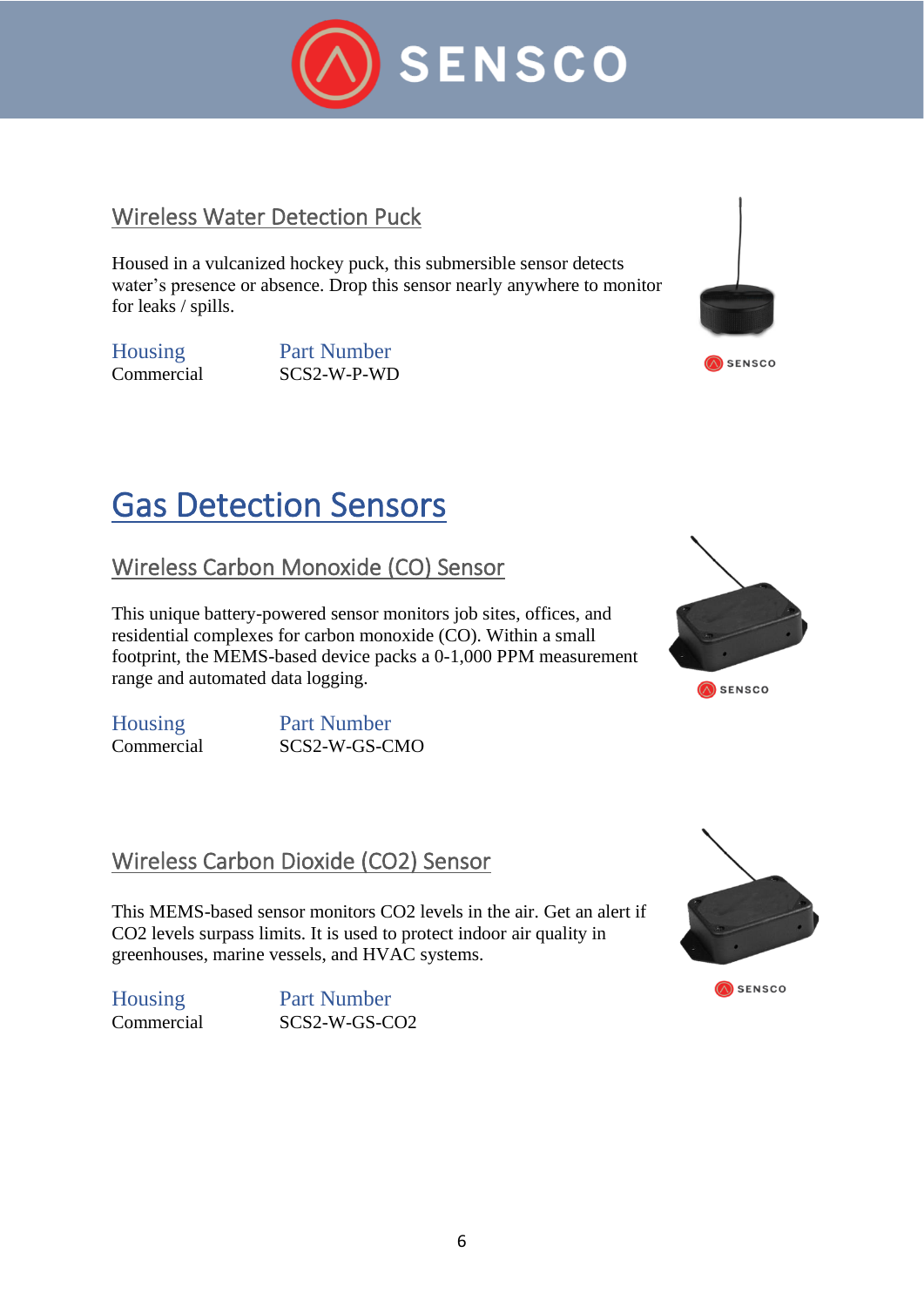

#### <span id="page-9-0"></span>Wireless Hydrogen Sulfide (H2S) Sensor

This safety sensor tracks the presence of H2S gas, which is toxic and flammable. Use this sensor to safeguard workers in oil / gas production, wastewater treatment, utilities, and other hazardous areas.

Housing Part Number Commercial SCS2-W-GS-H2S



# <span id="page-9-1"></span>Vibration & Impact Sensors

<span id="page-9-2"></span>Wireless Impact Sensor

The Impact Detection sensor activates when g-forces are exceeded by a user-defined threshold – up to 8 g-force. The user can key in the desired threshold for the g-force trigger. This sensor has two operation modes that can be also selected by the user: High Performance and Low Power.

| <b>Housing</b> | <b>Part Number</b> |
|----------------|--------------------|
| Industrial     | SCS2-IN-ID         |
| Commercial     | $SCS2-W-ID$        |





#### <span id="page-9-3"></span>Wireless Vibration Sensor

The vibration sensor reports data as speed (mm/s) and frequency (Hz) on all three axes as well as how long the sensor was measuring during the interval. Measurement methods are: Peak acceleration RMS, peak velocity RMS, and true RMS.

| <b>Housing</b> | <b>Part Number</b> |
|----------------|--------------------|
| Industrial     | SCS2-IN-VS         |
| Commercial     | SCS2-W-VS          |

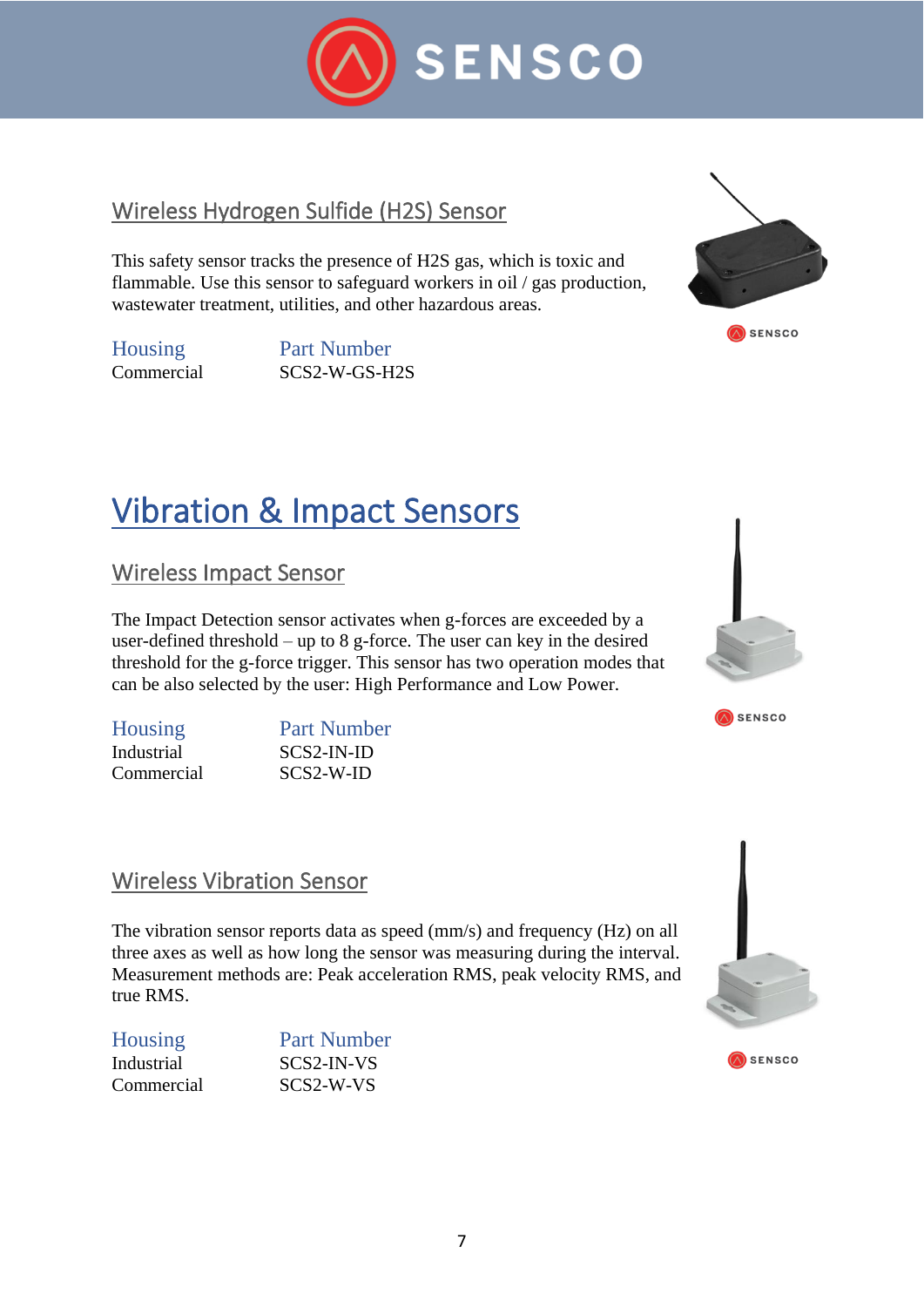

#### <span id="page-10-0"></span>Wireless Advanced Vibration Sensor

The Advanced Vibration Sensor uses an accelerometer to measure vibration and frequency on three axes. The sensor reports vibration (acceleration, velocity, displacement, or acceleration peak), frequency (Hz/RPM), and crest factor on all three axes, duty cycle and the temperature.

| <b>Housing</b> | <b>Part Number</b> |
|----------------|--------------------|
| Industrial     | SCS2-IN-AVS-L10    |
| Commercial     | $SCS2-W-AVS-L10$   |



SENSCO